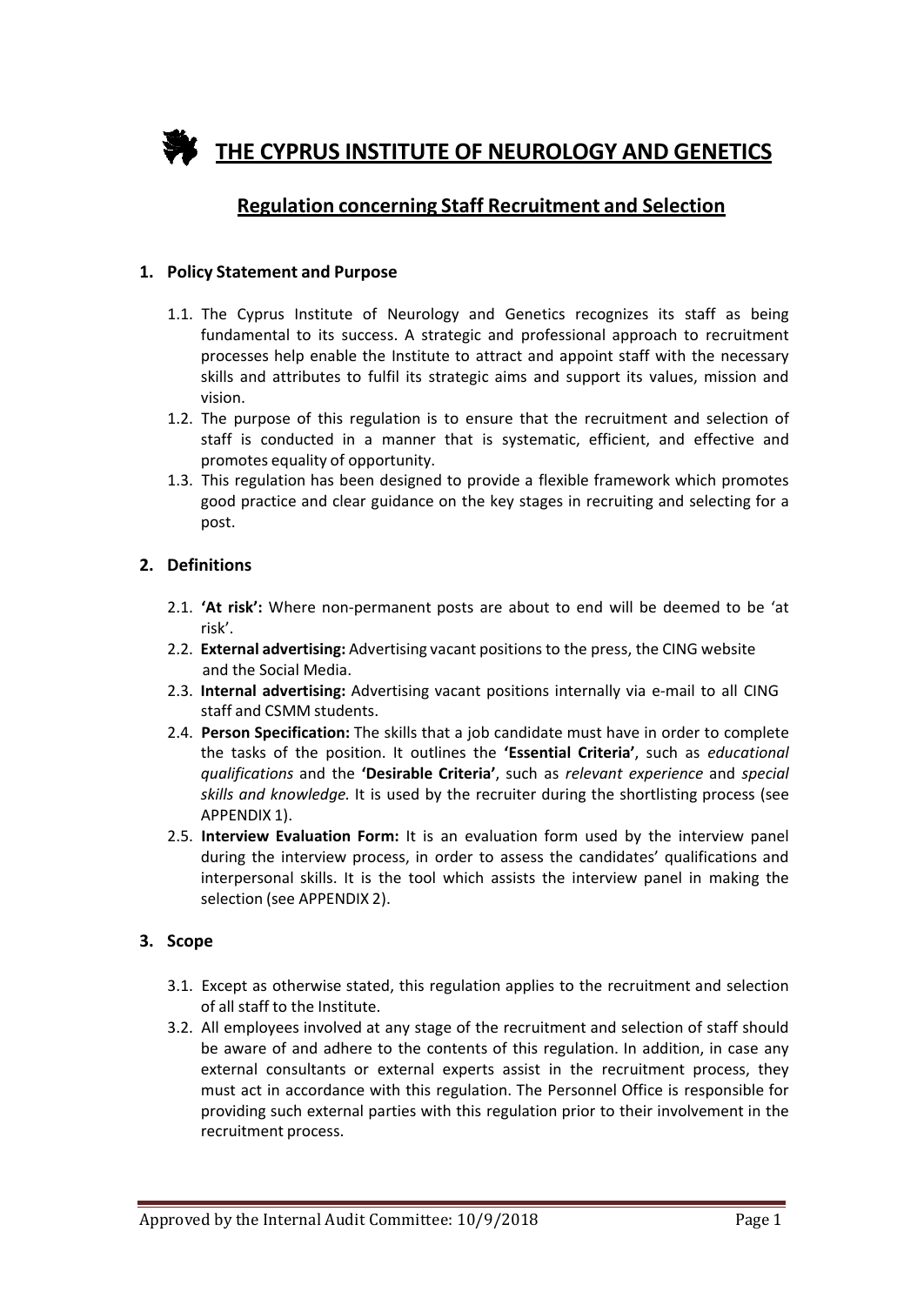## **4. Aims**

- 4.1. To recruit staff with the appropriate skills, both technical and personal, in order to meet the Institute's current and future needs.
- 4.2. To ensure equality of opportunity for all applicants.
- 4.3. To ensure a fair and effective recruitment procedure, consistent with the relevant employment legislation.
- 4.4. To promote the Institute's values.
- 4.5. To meet the Institute's operational requirements and strategic aims.

## **5. Principles**

- 5.1. Effort should be made by the Personnel Office, so that employees involved in the recruitment process are adequately trained (through a relevant recruitment and selection training course).
- 5.2. If a person involved in the recruitment process has a close personal relationship or a by blood or marriage kinship (up to the fourth degree) with an applicant, he/she must declare this, as soon as he/she is aware of the individual's application. In such cases that person must not be involved in the recruitment and selection process. Everyone involved in the recruitment process must therefore sign a relevant declaration before the commencement of the selection procedure (APPENDIX 4). Declarations will be valid for a period of 3 years.
- 5.3. When vacancies are advertised externally, internal candidates (CSMM students and CING staff) must be treated in exactly the same way as all other candidates.
- 5.4. Documentation relating to applicants will be treated with the utmost confidentiality.
- 5.5. Recruitment and selection must be conducted as an evidence-based process and candidates should be assessed against pre-agreed selection criteria, based on relevant knowledge, skills, competencies, experience and qualifications to perform the role as outlined in the person specification (APPENDIX 1).
- 5.6. If an applicant attempts to influence the recruitment procedure in any way he/she will automatically be disqualified from the whole procedure.

## **6. Commencement of recruitment procedure**

6.1. The staff recruitment procedure can only commence for staff positions that already exist in the annual budget, as approved by the Board of Directors. Appointments to temporary research posts can be made with the approval of the Financial and Administrative Director provided they are fully funded by research grants.

## **7. Advertising**

- 7.1. Vacancies/new appointments will be advertised in the press and the Institute's website and Social Media by the Personnel Office.
- 7.2. For senior laboratory and clinical positions ('Head of Department'/'Head of Clinic'/'Group Head') and the position of Chief Executive Medical Director, vacancies must also be advertised abroad.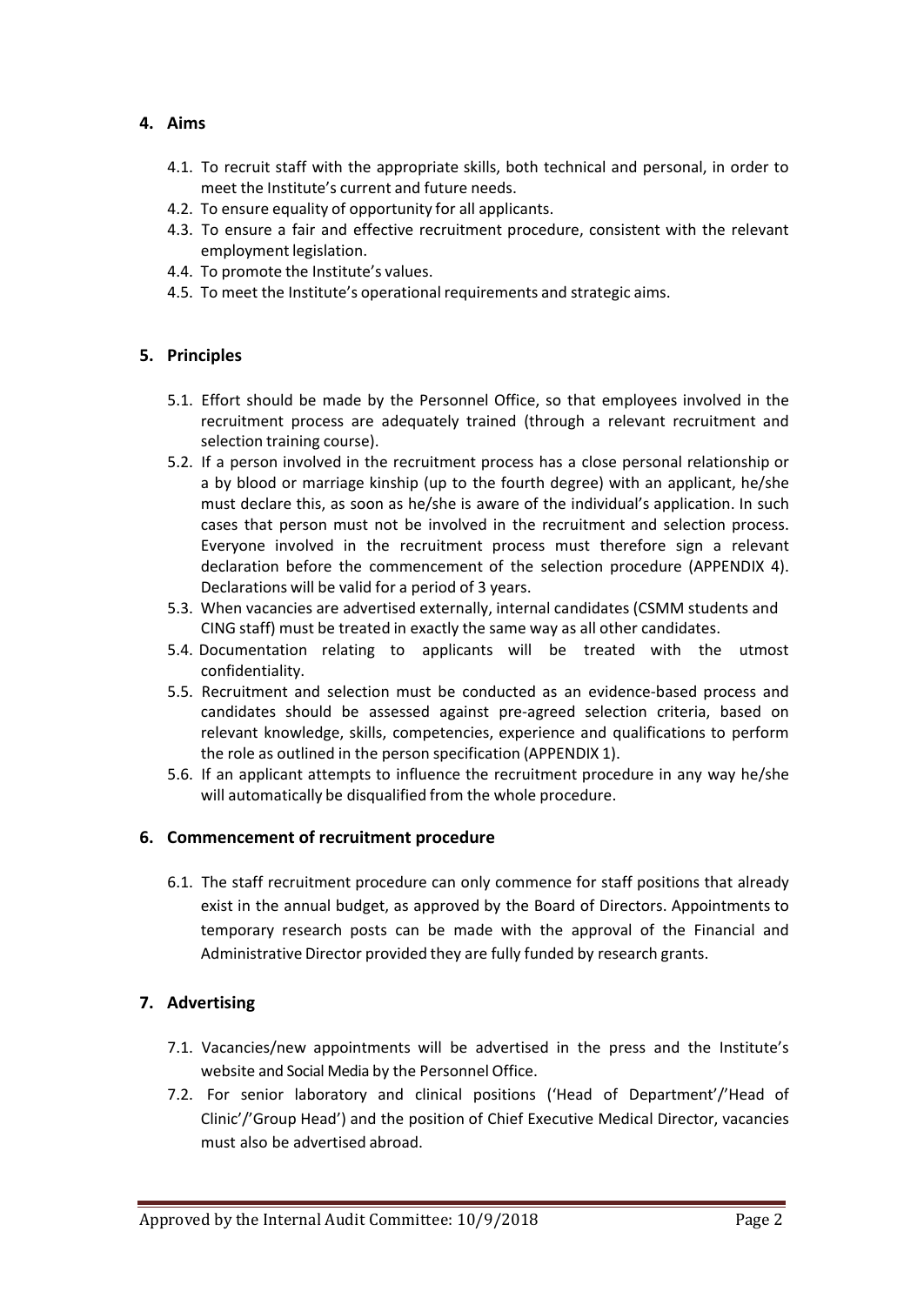- 7.3. Where it is considered that existing CING staff, or CSMM students, or recent CSMM graduates, have the prerequisite skills, consideration may be given to advertising posts internally only, following proper justification by the relevant Department Head.
- 7.4. Staff who has been identified to be 'at risk' may be considered for vacant posts prior to internal/external advert if they meet all the essential and desirable criteria of the vacancy.
- 7.5. The provisions of paragraphs 7.3 and 7.4 apply for non-permanent positions only.
- 7.6. Internal advertisements should appear for a minimum of 7 days and external advertisements should appear for a minimum of 14 days.
- 7.7. The Essential criteria required for each post, as stated in the relevant position job description and any Desirable criteria/requirements, must be included in the announcement of the position. Any Desirable criteria included in the announcement are requested and fully justified to the Personnel Office by the relevant Department Head.
- 7.8. In case no appropriate person has been found after going through the normal procedure, it might be appropriate to "headhunt". Before doing so, the Department Head must secure written permission from the Personnel Manager that "headhunting" is justified and it is the appropriate method. For senior positions, the Board of Directors takes the decision.

## **8. Receipt of applications**

- 8.1. It is the Institute's policy that applications are made via email or post as instructed in the job announcement.
- 8.2. Applications by interested candidates are received by the Personnel Office. Soon after the deadline date, applications are registered by the Personnel Office, which then forwards them for evaluation to the relevant Department Head.
- 8.3. All candidates receive formal written communication by the Personnel Office confirming them that their application has been received. It may also be noted that if they do not receive feedback within a specified period of time, they should consider that their application was unsuccessful. Otherwise, the Personnel Office informs in writing all unsuccessful candidates after the recruitment and selection process is ended.
- 8.4. All applications will be considered for other suitable posts that may be vacant at the same time or become vacant within a period of 6 months without advertising.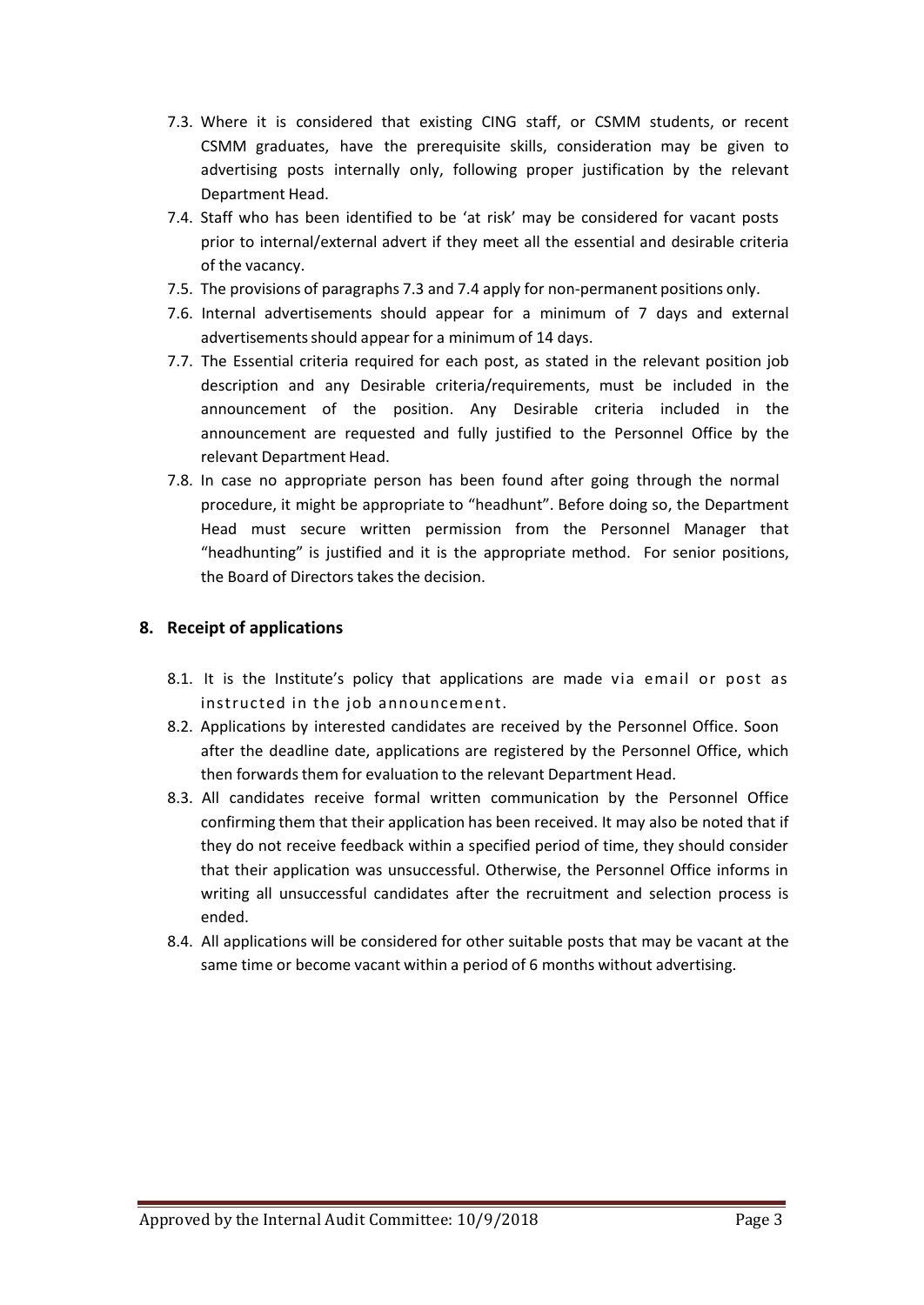## **9. Short-listing**

- 9.1. The Department Head, or a person appointed by the Department Head, plus another individual who is relevant in the field make an initial evaluation of all applications, by completing the Person Specification form, indicating which ones meet the Essential/Desirable criteria and which ones do not. For administrative positions, the Person Specification Form may be completed by the Personnel Office.
- 9.2. The Person Specification form must be completed in order to justify the decisions made regarding selection for interview and a shortlist of the applicants to be invited for an interview is produced.
- 9.3. The Department Head forwards the short-list of applicants to be invited for interview to the Personnel Office.
- 9.4. A minimum of 4 applicants should be shortlisted, starting from those who meet most of the desirable criteria. If applicants are less than 4, then all applicants meeting the minimum requirements should be shortlisted.
- 9.5. In case the number of received applications fulfilling the requirements of the position is less than 4, the Personnel Office may re-advertise the vacancy.
- 9.6. In case there are more than 8 candidates that fulfil both the essential and desirable criteria, it is at the Department Head's discretion to decide on how to shorten the list further but always with fairness towards applicants.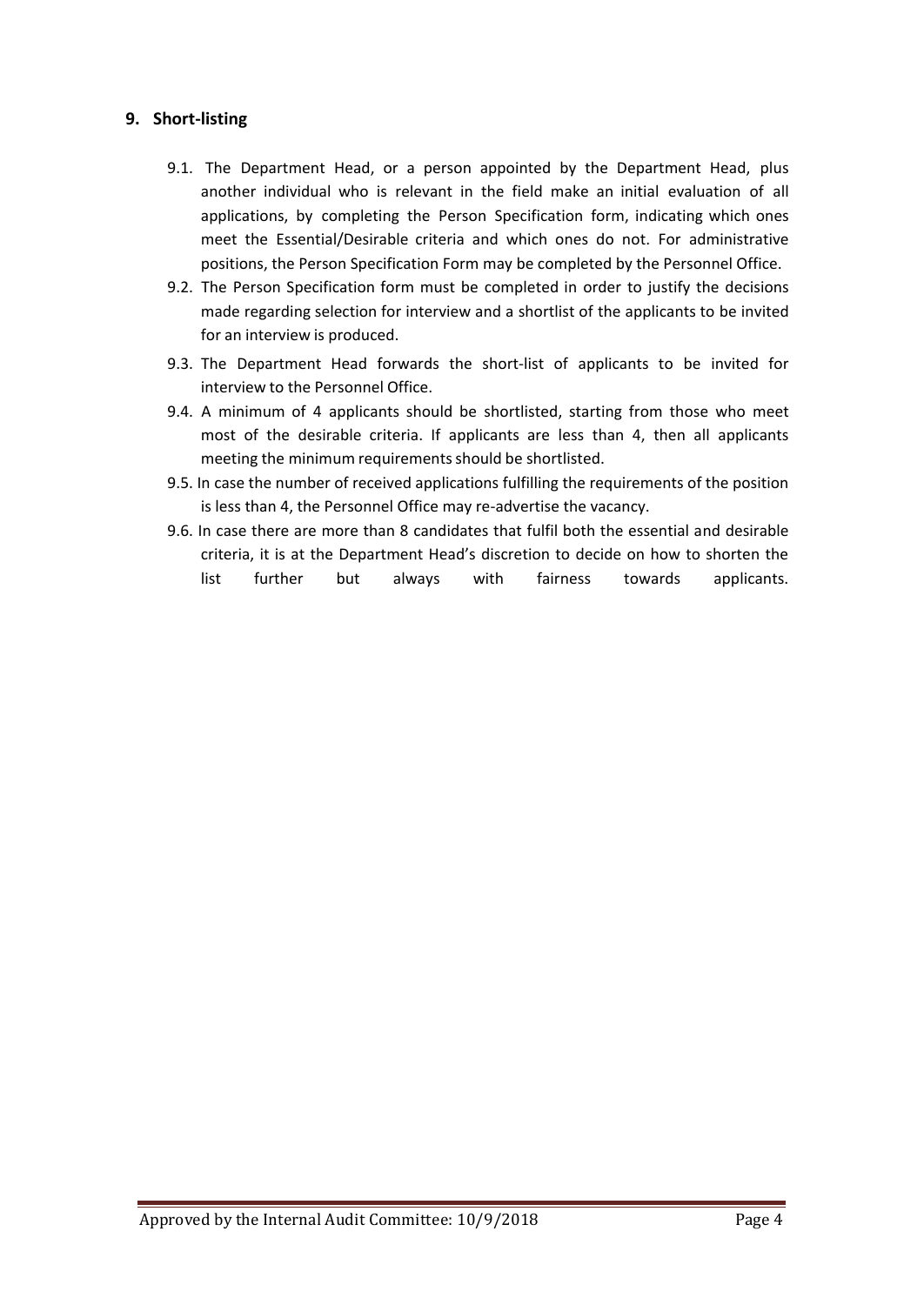#### **10. Interviewing**

- 10.1. Short-listed candidates are contacted by the Personnel Office and invited for an interview. The invitation should include the details of any, relevant to the job, skills tests and related preparatory work that they will be required to undertake prior to or as part of the recruitment process (if needed). Candidates should also be asked to bring with them evidence of their eligibility to work in Cyprus (if needed) and copies of any qualifications required for the role.
- 10.2. The candidates should be given at least one week's notice. If a candidate cannot attend an interview on the scheduled date for a serious reason, then an alternative date is sought, a maximum of 7 days apart from the originally-scheduled date.
- 10.3. For senior laboratory and clinical positions ('Head of Department'/'Head of Clinic'/'Group Head'), candidates are interviewed by two members of the International Advisory Scientific Committee (or two internationally renowned scientists in the relevant discipline, suggested by the International Advisory Scientific Committee) appointed by the Board of Directors, the Chief Executive Medical Director and a representative of the Personnel Office. For the position of Financial and Administrative Director, candidates are interviewed by two external consultants appointed by the Board of Directors, the Chief Executive Medical Director and a non-voting representative from the Personnel Office. For the position of Chief Executive Medical Director, candidates are interviewed by three

members of the International Advisory Scientific Committee (or internationally renowned scientists, suggested by the International Advisory Scientific Committee) and two members of the Board of Directors, all appointed by the Board of Directors, which will have the right of final endorsement of the panel's recommendation. Also, a non-voting representative from the Personnel Office will be present.

- 10.4. For other positions, the interview panel consists of the relevant Department Head and a representative of the Personnel Office. If the Department Head wishes to add to the interview panel another member from his/her Department or from another Department he/she may do so, but must not exceed one additional person. In addition, if the Department Head wants to authorize another person from the Department to replace him/her at the interview he/she may do so by informing the Personnel Office in writing. All interviews for one post must be conducted by the same panel.
- 10.5. Interview questions and the structure of the interview should be consistently applied to all candidates and should be based on the person specification and interview evaluation form.
- 10.6. The interview panel records by consensus each candidate's score using the interview evaluation form for each candidate (see APPENDIX 2). All interview evaluation forms (together with copies of the application forms/CVs) are provided to the interview panel members prior to the interview date by the Personnel Office, and they are completed by the interview panel and returned to the Personnel Office representative.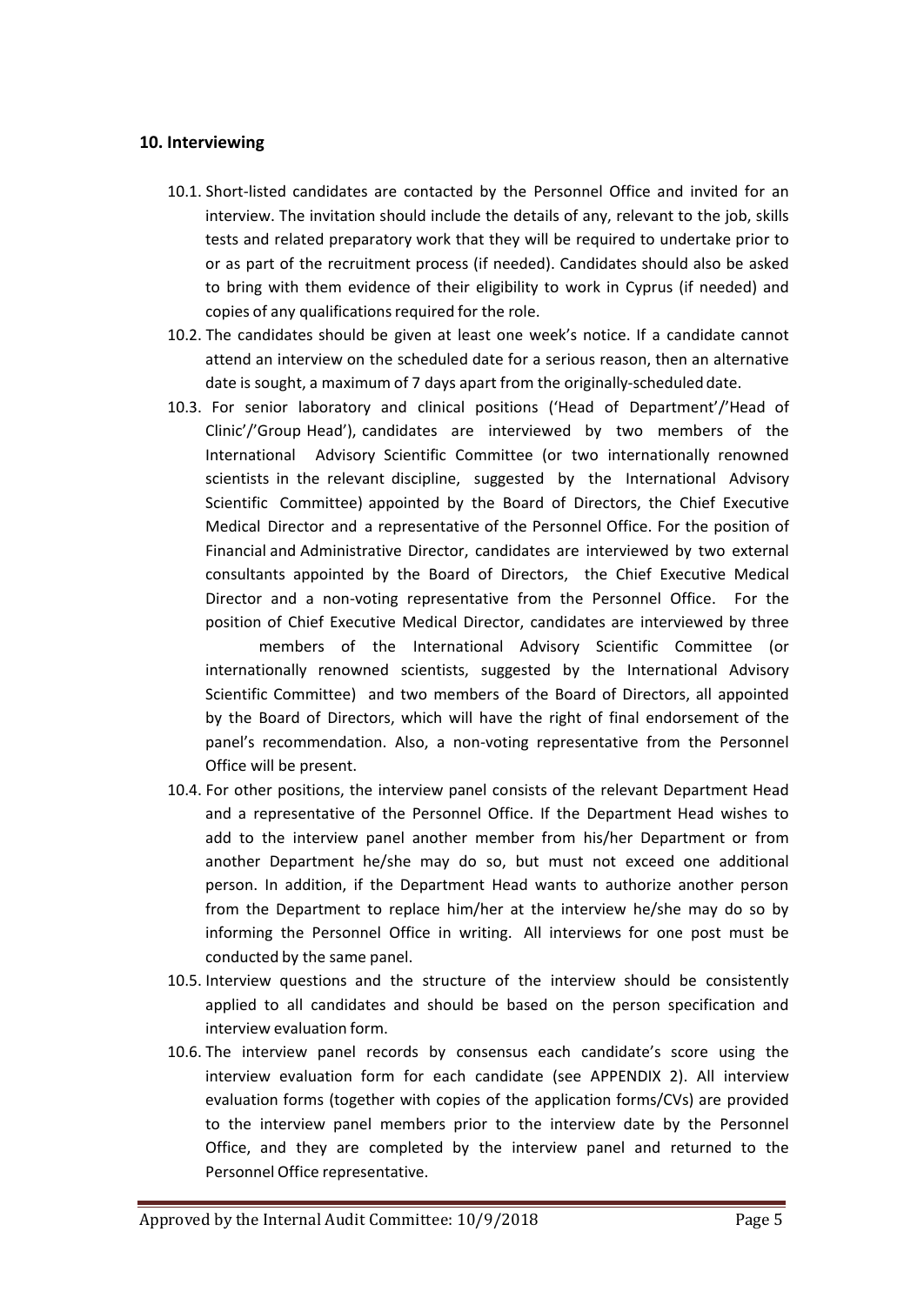- 10.7. The interview panel may decide to shortlist further the interviewed candidates and invite some to second round interviews.
- 10.8. In the rare case that there is disagreement among panel members, decisions are taken by majority vote. In case this is not possible, there will be arbitration from the President of the Board of Directors for recruitment of the positions of 'Head of Department'/'Head of Clinic'/'Group Head' and 'Financial and Administrative Director' and from the Chief Executive Medical Director for other positions.
- 10.9. The decisions of the interview panel should be fully justified and recorded in the minutes of the meetings at which decisions are taken.
- 10.10. Candidates from abroad may be interviewed via video-conference.

## **11. Selection Process**

- 11.1. The Personnel Office informs the candidate verbally and in writing about his/her selection and clarifies the date of commencement of work and that, if necessary, it will be conditional upon receipt of references which satisfy the interview panel.
- 11.2. The Personnel Office communicates information relating to the candidate's employment to the Financial and Administrative Director, together with the relevant interview panel minutes and interview evaluation forms, for his approval of the preparation of a letter of appointment. Following this, the successful candidate receives a letter of appointment, signed by the Financial and Administrative Director, stating the terms and conditions of employment.
- 11.3. In the event that a rejected candidate requests feedback about his/her performance in the selection process this should be arranged by the Personnel Office representative, although he or she may delegate this to another member of the panel where appropriate. Requestsfor feedback will only be accepted in writing.
- 11.4. All recruitment and selection documentation is taken to the Personnel Office for archiving according to the internal procedures and data protection laws.
- 11.5. All original copies of the details relating to the successful candidate are sent to the Personnel Office for inclusion in the individuals' personal file, together with the application.

## **12. References**

- 12.1. If the interview panel decides that references are needed for one or more candidates, references will be taken up, normally after the interview.
- 12.2. Information sought from referees should be structured around the requirements of the job and the job description should be provided to the referees.
- 12.3. Referees should not be contacted without the candidate's consent.
- 12.4. The information provided should be treated as confidential and should be used only to verify information collected through the recruitment and selection process.
- 12.5. A sample reference request letter can be found (see APPENDIX 3).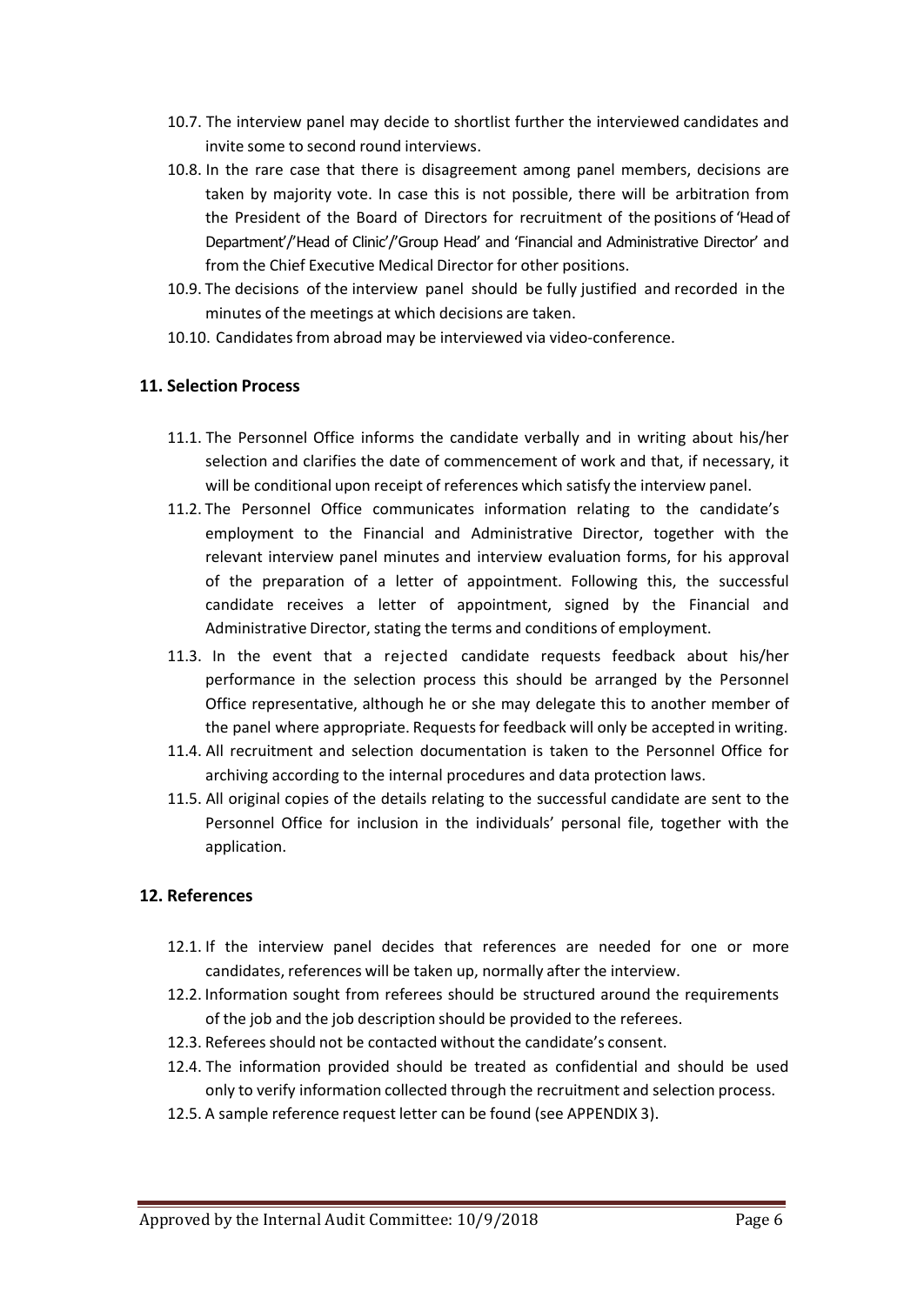#### **13. New employees and Probationary period**

- 13.1. New employees work for a probationary period of six months.
- 13.2. New employees receive a well-planned induction training program, during their probation period, in order for them to become fully operational quickly. Further information on induction is available from the Personnel Office.
- 13.3. Just before the end of the probationary period the Personnel Office ensures to receive a signed letter from the relevant Department Head in the case of discontinuation of employment of the employee.

#### **14. Simplified recruitment procedure**

14.1. For temporary research posts of not more than 10 hours per week and of duration of not more than 36 months, or full time up to 6 months, provided than no further extension will be given, the following simplified recruitment procedure can be applied:

- Internal and/or external advertising and/or headhunting can be applied at the discretion of the relevant Principal Investigator.

- Applications will be evaluated by the relevant Principal Investigator and the relevant Department Head (if different).

- Shortlisted candidates will be interviewed by the relevant Principal Investigator and the relevant Department Head (if different). A representative of the Personnel Office will be in attendance to provide information to the candidate regarding the terms of employment.

- Once the selection process is finalized, the relevant Principal Investigator and the relevant Department Head (if different), prepare a brief minute on the interviews conducted, which will include a brief justification of the selection made, along with a brief explanation why the rest of the candidates were not invited for interview. This document is sent to the Institute's Personnel Office for filing.

14.2. A similar procedure to the above is also followed for temporary posts of not more than 12 months (e.g. in the case of temporary substitution of a sick employee).

14.3. Any staff hired using the above procedure cannot be regarded as 'internal staff' as far as the provisions of paragraph 7.3 of this regulation is concerned or 'at risk' as per the provisions of paragraph 7.4.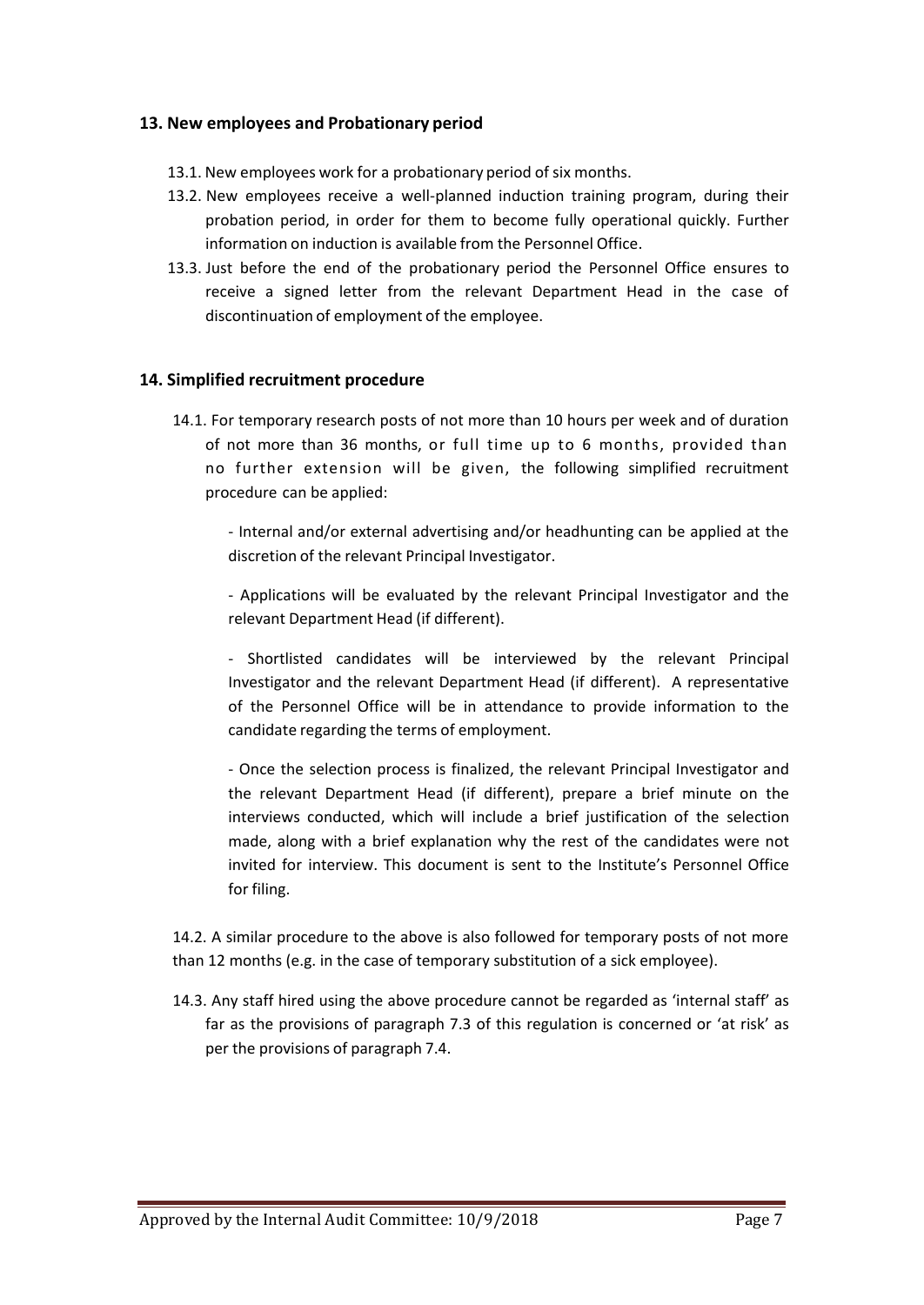| The Cyprus Institute of Neurology and Genetics |                         |                                     |                            |                                     |                          |         |  |  |  |  |
|------------------------------------------------|-------------------------|-------------------------------------|----------------------------|-------------------------------------|--------------------------|---------|--|--|--|--|
| <b>Person Specification</b>                    |                         |                                     |                            |                                     |                          |         |  |  |  |  |
|                                                |                         |                                     |                            |                                     |                          |         |  |  |  |  |
| <b>NAME OF JOB:</b>                            |                         |                                     |                            |                                     |                          |         |  |  |  |  |
|                                                | <b>DEPARTMENT:</b>      |                                     |                            |                                     |                          |         |  |  |  |  |
|                                                | <b>DEPARTMENT HEAD:</b> |                                     |                            |                                     |                          |         |  |  |  |  |
|                                                | <b>REFERENCE CODE:</b>  |                                     |                            |                                     |                          |         |  |  |  |  |
| DATE:                                          |                         |                                     |                            |                                     |                          |         |  |  |  |  |
|                                                |                         | <b>ESSENTIAL CRITERIA</b>           |                            | <b>DESIRABLE CRITERIA</b>           |                          |         |  |  |  |  |
|                                                |                         | <b>Qualifications</b>               | <b>Relevant Experience</b> | <b>Special skills and knowledge</b> | <b>Languages</b>         |         |  |  |  |  |
| S/N                                            | <b>Name</b>             | PhD degree<br>Good practical skills |                            | Proficiency with                    | <b>English and Greek</b> | Invite/ |  |  |  |  |
|                                                |                         | in Bioinformatics                   | & experience in complex    | Unix/Linux                          |                          | Reject  |  |  |  |  |
|                                                |                         | or closely related                  | molecular techniques       |                                     |                          |         |  |  |  |  |
|                                                |                         | fields                              |                            |                                     |                          |         |  |  |  |  |
|                                                |                         |                                     |                            |                                     |                          |         |  |  |  |  |
|                                                |                         | (Y/N)                               | (Y/N)                      | (Y/N)                               | (Y/N)                    | (I/R)   |  |  |  |  |
| $\mathbf{1}$                                   |                         |                                     |                            |                                     |                          |         |  |  |  |  |
| 2                                              |                         |                                     |                            |                                     |                          |         |  |  |  |  |
| 3                                              |                         |                                     |                            |                                     |                          |         |  |  |  |  |
| 4                                              |                         |                                     |                            |                                     |                          |         |  |  |  |  |
| 5                                              |                         |                                     |                            |                                     |                          |         |  |  |  |  |
| 6                                              |                         |                                     |                            |                                     |                          |         |  |  |  |  |
| 7                                              |                         |                                     |                            |                                     |                          |         |  |  |  |  |
| 8                                              |                         |                                     |                            |                                     |                          |         |  |  |  |  |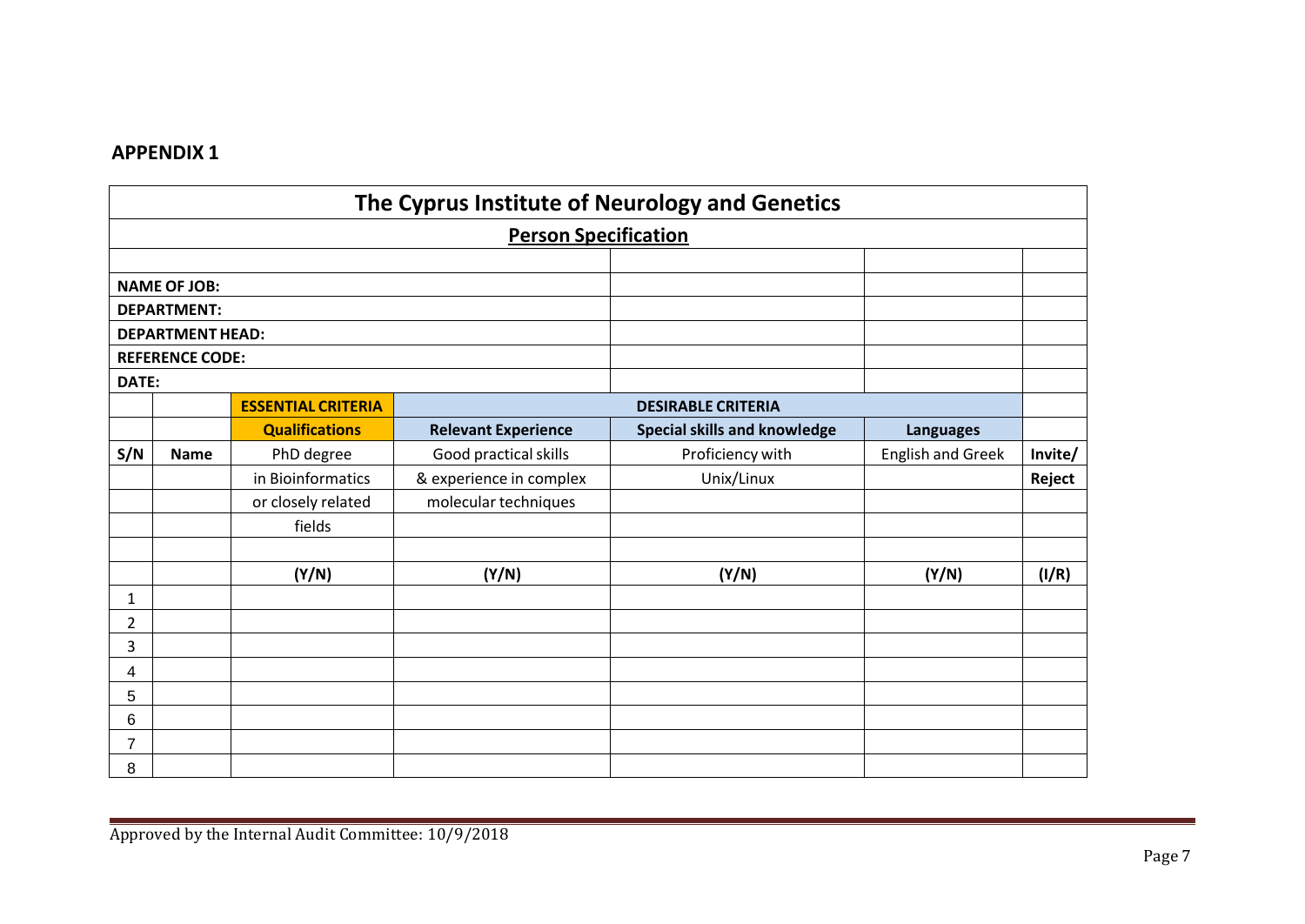| Candidate name:                   | Date of interview:                    |
|-----------------------------------|---------------------------------------|
| Position:                         | Department:                           |
| Interviewers' names & signatures: | Return this form to: Personnel Office |
|                                   |                                       |
|                                   |                                       |

# **Interview Evaluation Form**

Based on the interview, please evaluate the candidate's qualifications for the position listed above by indicating with an **X** or **√** in the appropriate box. Interviewers are encouraged to use the "comments" section to support each candidate's rating. This form is to be completed during and/or immediately following the interview.

|                           | Essential (E)<br>/ Desirable<br>(D) / N/A | Exceeds<br>requirements | <b>Meets</b><br>requirements | Needs a<br>little<br>more<br>training | Doesn't meet<br>requirements | Not<br>applicable |
|---------------------------|-------------------------------------------|-------------------------|------------------------------|---------------------------------------|------------------------------|-------------------|
| <b>Education/Trainin</b>  |                                           |                         |                              |                                       |                              |                   |
| g                         |                                           |                         |                              |                                       |                              |                   |
| The candidate has         |                                           |                         |                              |                                       |                              |                   |
| the necessary             |                                           |                         |                              |                                       |                              |                   |
| education and/or          |                                           |                         |                              |                                       |                              |                   |
| training required by      |                                           |                         |                              |                                       |                              |                   |
| the position.             |                                           |                         |                              |                                       |                              |                   |
| <b>Work Experience</b>    |                                           |                         |                              |                                       |                              |                   |
| The candidate has         |                                           |                         |                              |                                       |                              |                   |
| prior work                |                                           |                         |                              |                                       |                              |                   |
| experience that is        |                                           |                         |                              |                                       |                              |                   |
| related to the            |                                           |                         |                              |                                       |                              |                   |
| position.                 |                                           |                         |                              |                                       |                              |                   |
| <b>Skills (Technical)</b> |                                           |                         |                              |                                       |                              |                   |
| Demonstrated to           |                                           |                         |                              |                                       |                              |                   |
| your satisfaction         |                                           |                         |                              |                                       |                              |                   |
| that he/she had the       |                                           |                         |                              |                                       |                              |                   |
| necessary technical       |                                           |                         |                              |                                       |                              |                   |
| skills to perform the     |                                           |                         |                              |                                       |                              |                   |
| job successfully.         |                                           |                         |                              |                                       |                              |                   |
| <b>Supervising</b>        |                                           |                         |                              |                                       |                              |                   |
| others                    |                                           |                         |                              |                                       |                              |                   |
| Demonstrated to           |                                           |                         |                              |                                       |                              |                   |
| your satisfaction         |                                           |                         |                              |                                       |                              |                   |
| that he/she had the       |                                           |                         |                              |                                       |                              |                   |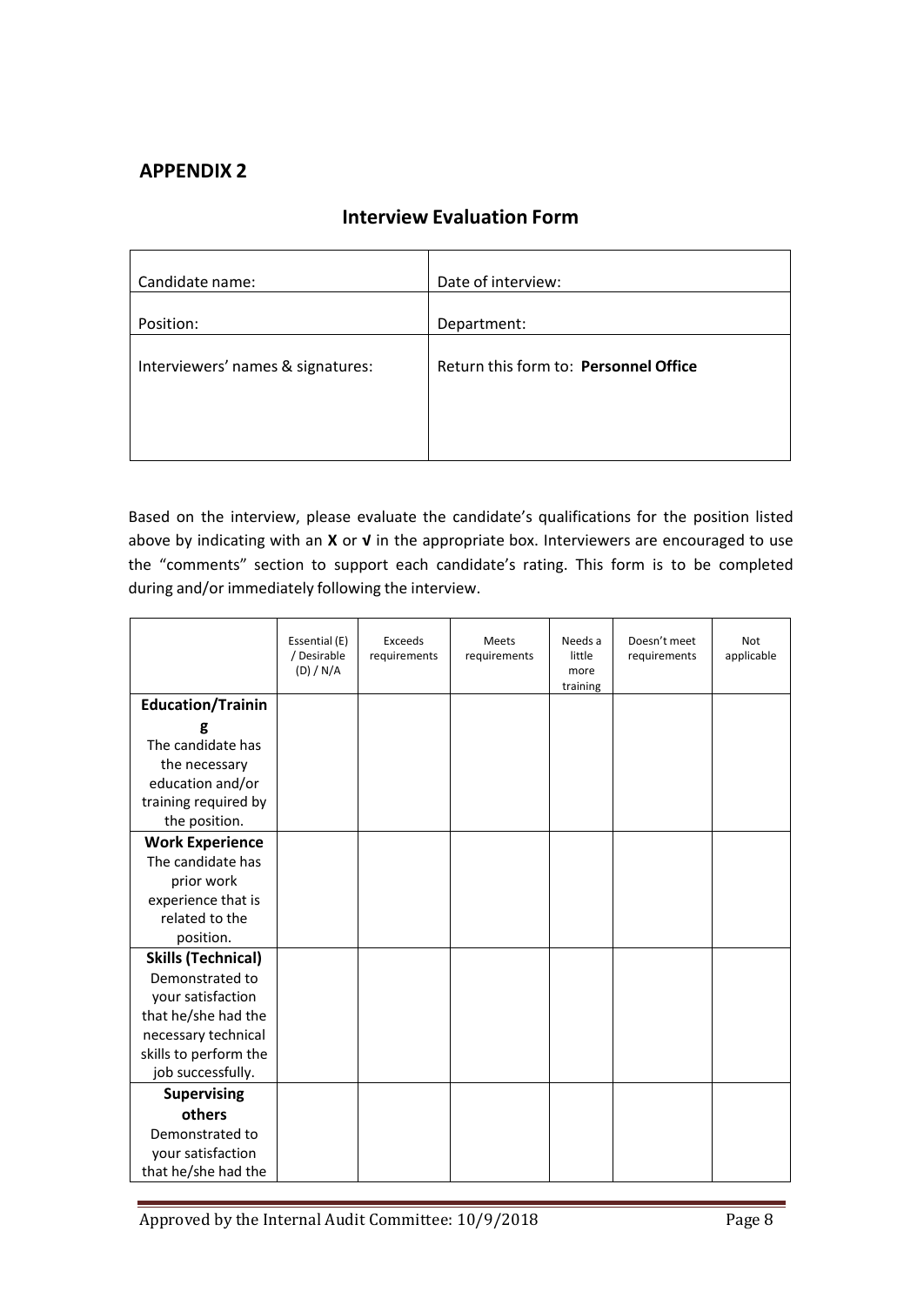| necessary                |  |  |  |
|--------------------------|--|--|--|
| experience in            |  |  |  |
| supervising others       |  |  |  |
| to perform the job       |  |  |  |
| successfully.            |  |  |  |
| <b>Leadership Skills</b> |  |  |  |
| Demonstrated to          |  |  |  |
| your satisfaction        |  |  |  |
| that he/she had the      |  |  |  |
| necessary                |  |  |  |
| leadership skills to     |  |  |  |
| perform the job          |  |  |  |
| successfully             |  |  |  |
|                          |  |  |  |
|                          |  |  |  |
| Interpersonal            |  |  |  |
| <b>Skills</b>            |  |  |  |
| Communication:           |  |  |  |
| articulated ideas        |  |  |  |
| clearly both written     |  |  |  |
| and orally.              |  |  |  |
| <b>Teamwork</b>          |  |  |  |
| Demonstrated the         |  |  |  |
| ability to work well     |  |  |  |
| in a team and with       |  |  |  |
| superiors, peers and     |  |  |  |
| reporting staff.         |  |  |  |
| <b>Time</b>              |  |  |  |
|                          |  |  |  |
| <b>Management</b>        |  |  |  |
| Demonstrated the         |  |  |  |
| ability to manage        |  |  |  |
| time independently       |  |  |  |
| and work efficiently.    |  |  |  |
| <b>Motivation for</b>    |  |  |  |
| the Job Expressed        |  |  |  |
| interest and             |  |  |  |
| excitement about         |  |  |  |
| the job.                 |  |  |  |
| <b>Problem Solving</b>   |  |  |  |
| Demonstrated the         |  |  |  |
| ability to design        |  |  |  |
| innovative solutions     |  |  |  |
| and solve problems.      |  |  |  |
|                          |  |  |  |
| Professionalism          |  |  |  |
| - Demonstrated the       |  |  |  |
| ability to provide       |  |  |  |
| high-quality services    |  |  |  |
| with a sense of          |  |  |  |
| personal                 |  |  |  |
| commitment.              |  |  |  |
| - Neat appearance &      |  |  |  |
| presentation of CV.      |  |  |  |
|                          |  |  |  |
| <b>Overall</b>           |  |  |  |
| impression               |  |  |  |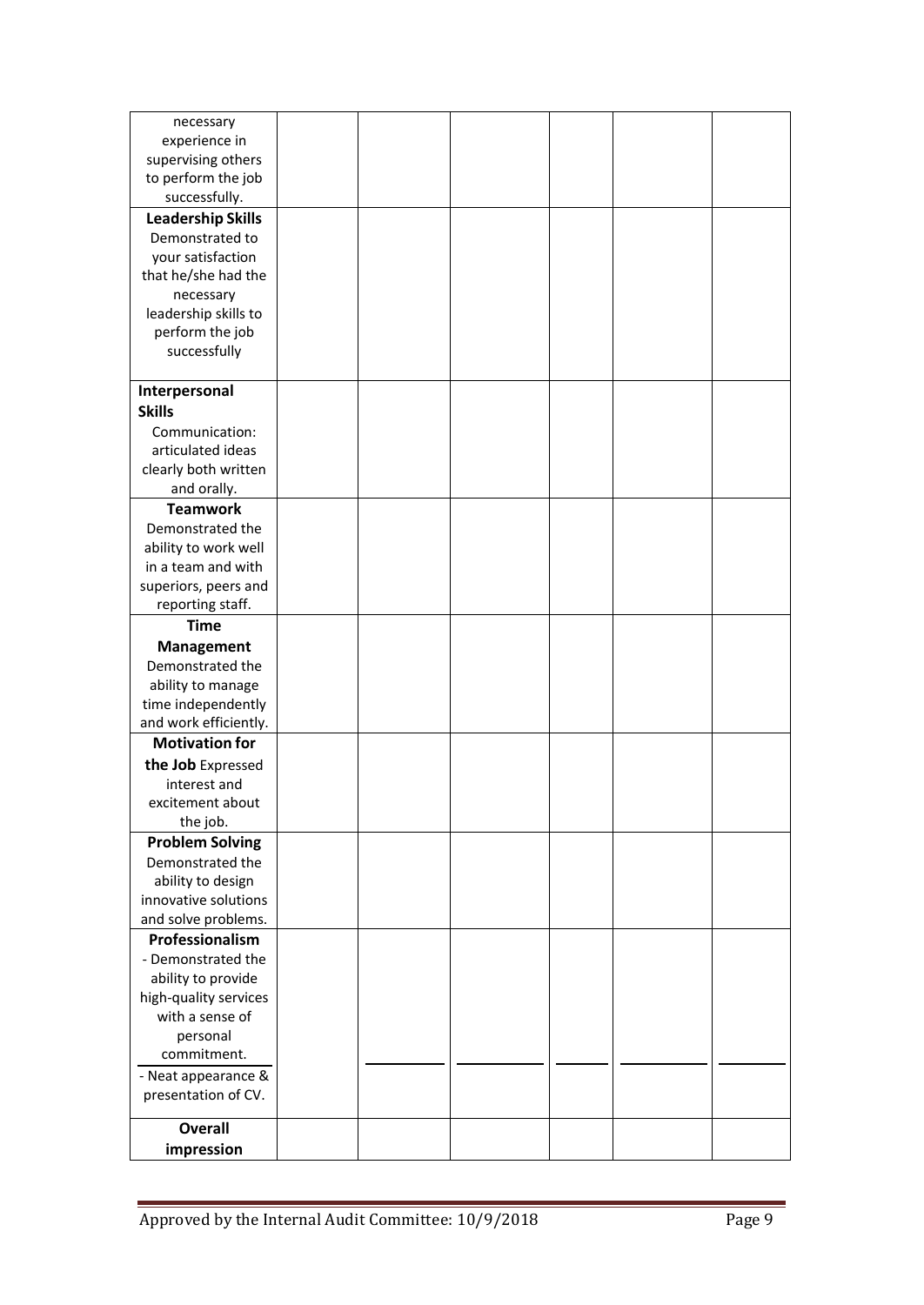# **Overall Recommendation**

| <b>Further Interview</b>  |  |
|---------------------------|--|
| Offer                     |  |
| Reject                    |  |
| $1st$ runner up           |  |
| 2 <sup>nd</sup> runner up |  |

# **Comments:**

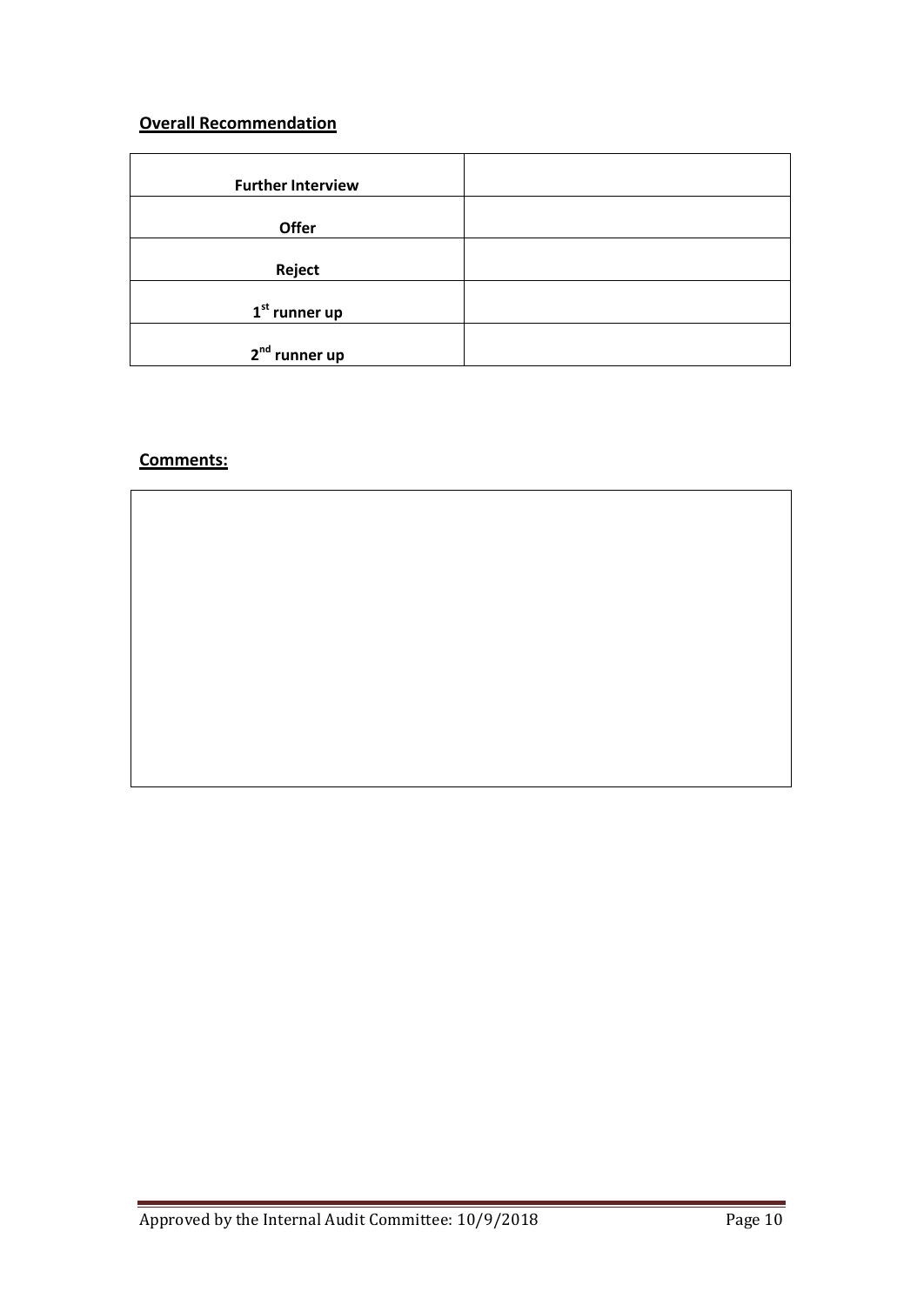Dear ……………….,

**Re: Reference for Mr/Ms ………………………………………………………….**

I am writing to request a reference letter for Mr/Ms …………………………….., who has provided us with your name as a referee.

To help us in getting systematic information about candidates, we would be grateful if you would include in your reference the following:

- 1) Length of time and under what capacity you have known the candidate.
- 2) The project he/she has worked on and whether you can identify specific skills that are particular to our position.
- 3) The candidates' greatest strength(s) as well as their major area for development(s).
- 4) Career aims of candidate and how our position would fit these aims.

Lastly, we would appreciate it if you would let us know whether you are willing to be contacted for further information.

Please send the letter to me to [Personnel Office representative's email address] and a copy to Dr …………………………………….., head of the above mentioned department, to ……………………………… the latest by **……………………………**.

Many thanks in advance.

With best regards,